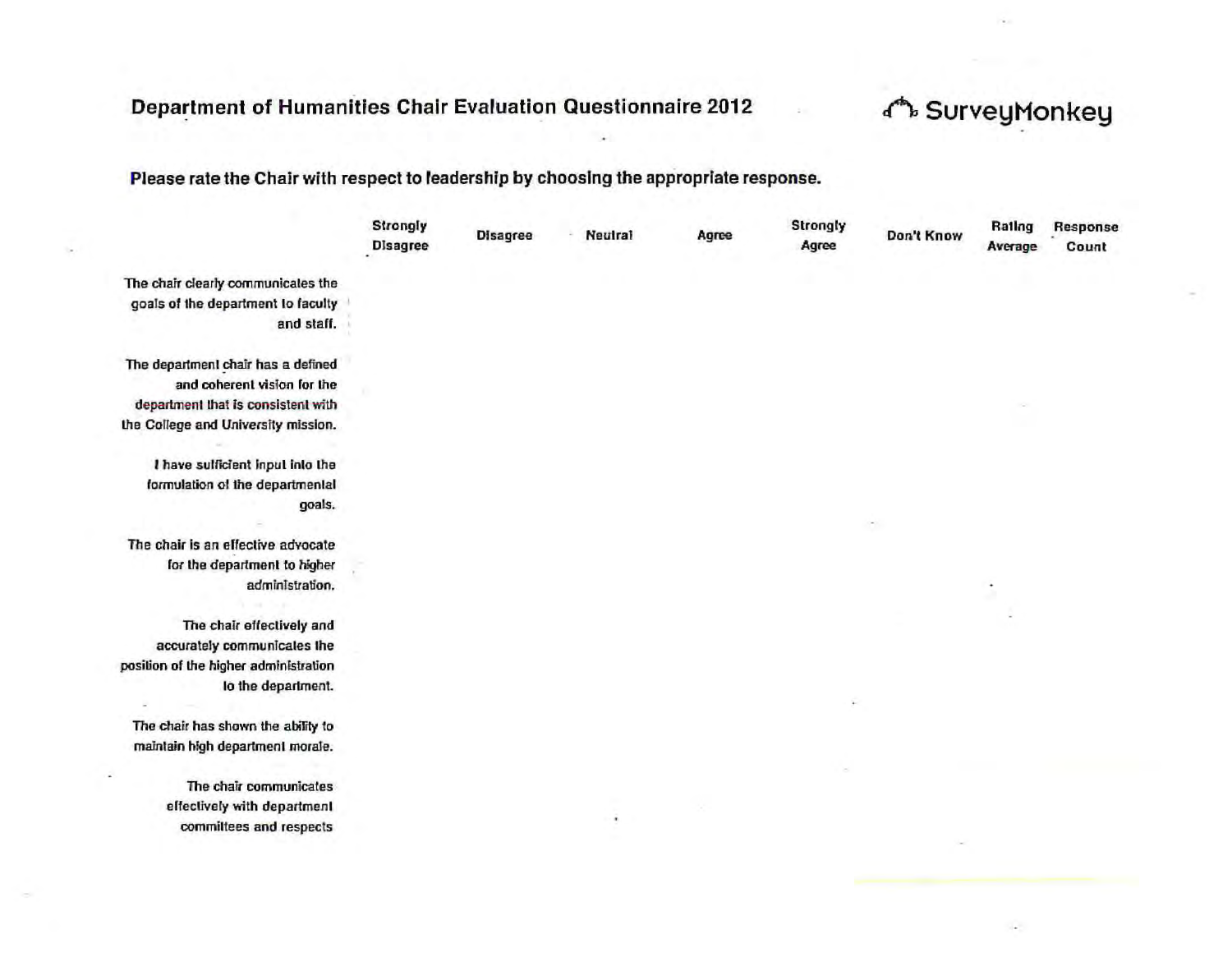#### committee decisions.

The chair uses a participative approach to management.

The actions of the chair enhance the image of the department outside the university.

The chair is in touch with the student attitudes toward the department and its curriculum. - 2

×.

The chair works to create an environment which fosters faculty and staff development.

The chair treats me with respect.

٠

 $\left\langle \Psi\right\rangle$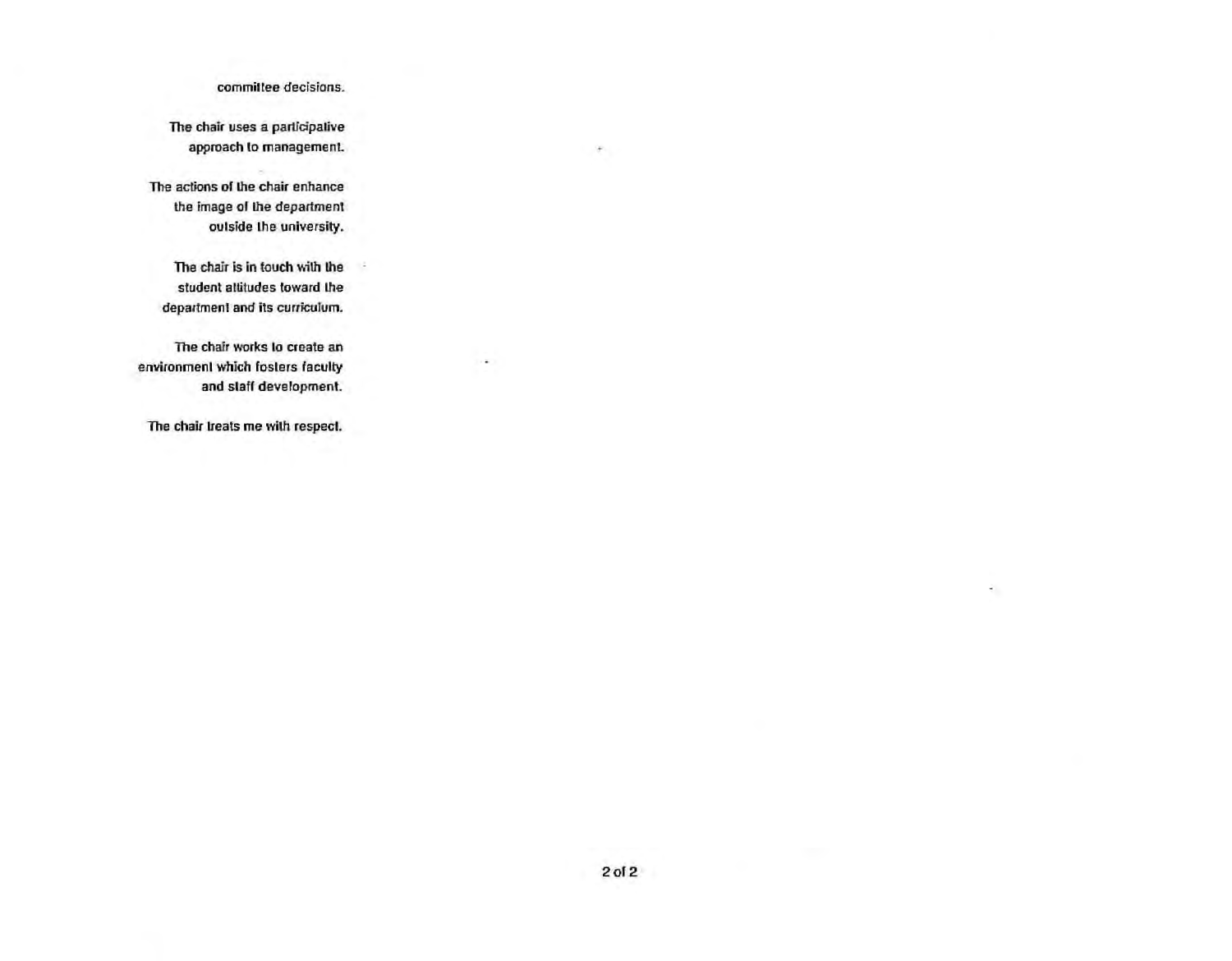# Department of Humanities Chair Evaluation Questionnaire 2012 (A) SurveyMonkey

#### Please rate the Chair with respect to administrative detail by choosing the appropriate response.

|                                                     | Strongly<br><b>Disagree</b> | <b>Disagree</b> | Neutral | Agree | <b>Strongly</b><br>Agree | Don't Know | Rating<br>Average | Response<br>Count |
|-----------------------------------------------------|-----------------------------|-----------------|---------|-------|--------------------------|------------|-------------------|-------------------|
| The chair ensures that resources                    |                             |                 |         |       |                          |            |                   |                   |
| are distributed equitably within the<br>department. |                             |                 |         |       |                          |            |                   |                   |
| The chair ensures that work is                      |                             |                 |         |       |                          |            |                   |                   |
| assigned fairly and suitably.                       |                             |                 |         |       |                          |            |                   |                   |
| The chair ensures that teaching and                 |                             |                 |         |       |                          |            |                   |                   |
| committee assignments are                           |                             |                 |         |       |                          |            |                   |                   |
| assigned fairly and equitably.                      |                             |                 |         |       |                          |            |                   |                   |
| Equitable decisions are made on                     |                             |                 |         |       |                          |            |                   |                   |
| salary adjustments.                                 |                             |                 |         |       |                          |            |                   |                   |
| The chair ensures that financial                    |                             |                 |         |       |                          |            | ٠                 | ÷                 |
| resources of the department are                     |                             |                 |         |       |                          |            |                   |                   |
| managed well.                                       |                             |                 |         |       |                          |            |                   |                   |
| The chair is a good role model and                  |                             |                 |         |       |                          |            |                   |                   |
| mentor to the unlenured faculty.                    |                             |                 |         |       |                          |            |                   |                   |
| The chair has maintained a national                 |                             |                 |         |       |                          |            |                   |                   |
| scholarly and research presence.                    |                             |                 |         |       |                          |            |                   |                   |
| The chair communicates decisions                    |                             |                 |         |       |                          |            |                   |                   |
| in a timely manner to the faculty                   |                             |                 |         |       |                          |            |                   |                   |
| and staff.                                          |                             |                 |         |       |                          |            |                   |                   |
|                                                     |                             |                 |         |       |                          |            |                   |                   |